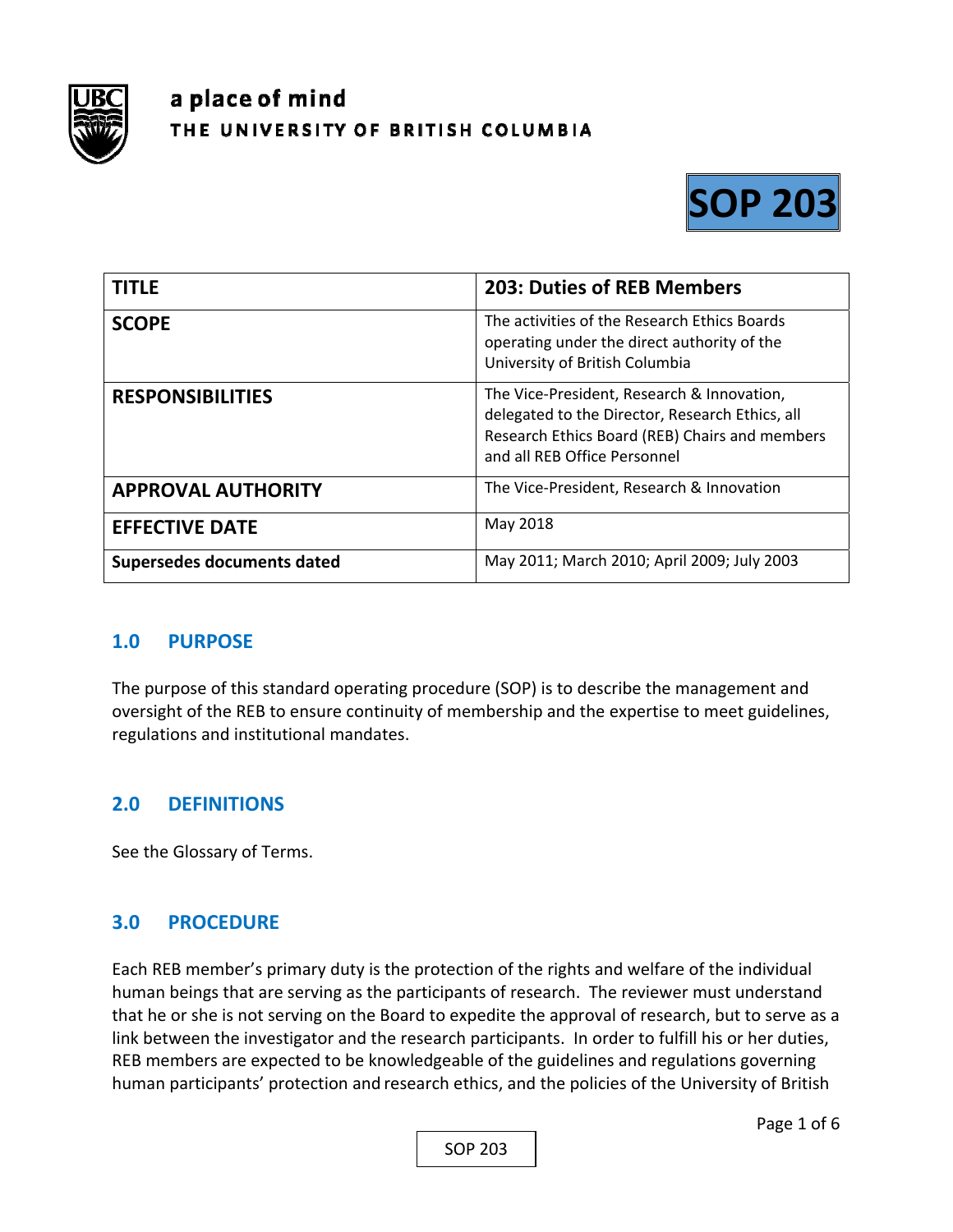Columbia, germane to human participant protection. The REB must be and must be perceived to be fair and impartial, immune from pressure either by the institution's administration, the investigators whose protocols are brought before it, or other professional and nonprofessional sources.

The REBs are appointed as University Committees. As such, the REB members serve the University of British Columbia as a whole, rather than a particular school, department or hospital. Therefore, members must not allow their own interests or that of their departments or schools to supersede their duty to protect the rights and welfare of research participants.

### **3.1 Attendance**

- **3.1.1** Regular REB members are expected to attend the regularly scheduled REB meetings. REB Members may be asked to step down if they regularly miss scheduled REB meetings;
- **3.1.2**  REB members must notify the REB office if they will be absent for an REB meeting to ensure that quorum can still be met and/or so that an appropriate alternate may attend in his/her place;
- **3.1.3**  Alternate REB members are expected to attend the identified REB meetings for which they have confirmed their availability to replace a regular REB member;
- **3.1.4**  REB members are expected to be available for the entire REB meeting, not just the segments when the studies for which they have been assigned as reviewers will be discussed.

## **3.2 Terms of Duty**

**3.2.1**  REB members are expected to commit to a minimum 1 year term and during that time, fulfill certain duties. These duties will be described prior to appointment and each REB member will be aware of their responsibilities as an REB member prior to accepting appointment to the REB.

### **3.3 Duties**

**3.3.1**  All members are expected to review the relevant materials submitted for each item under review or consideration by the REB, to be familiar with them, to submit comments in advance of the REB meeting via the RISe online database, and be prepared to discuss each agenda item and provide input at the convened REB meeting;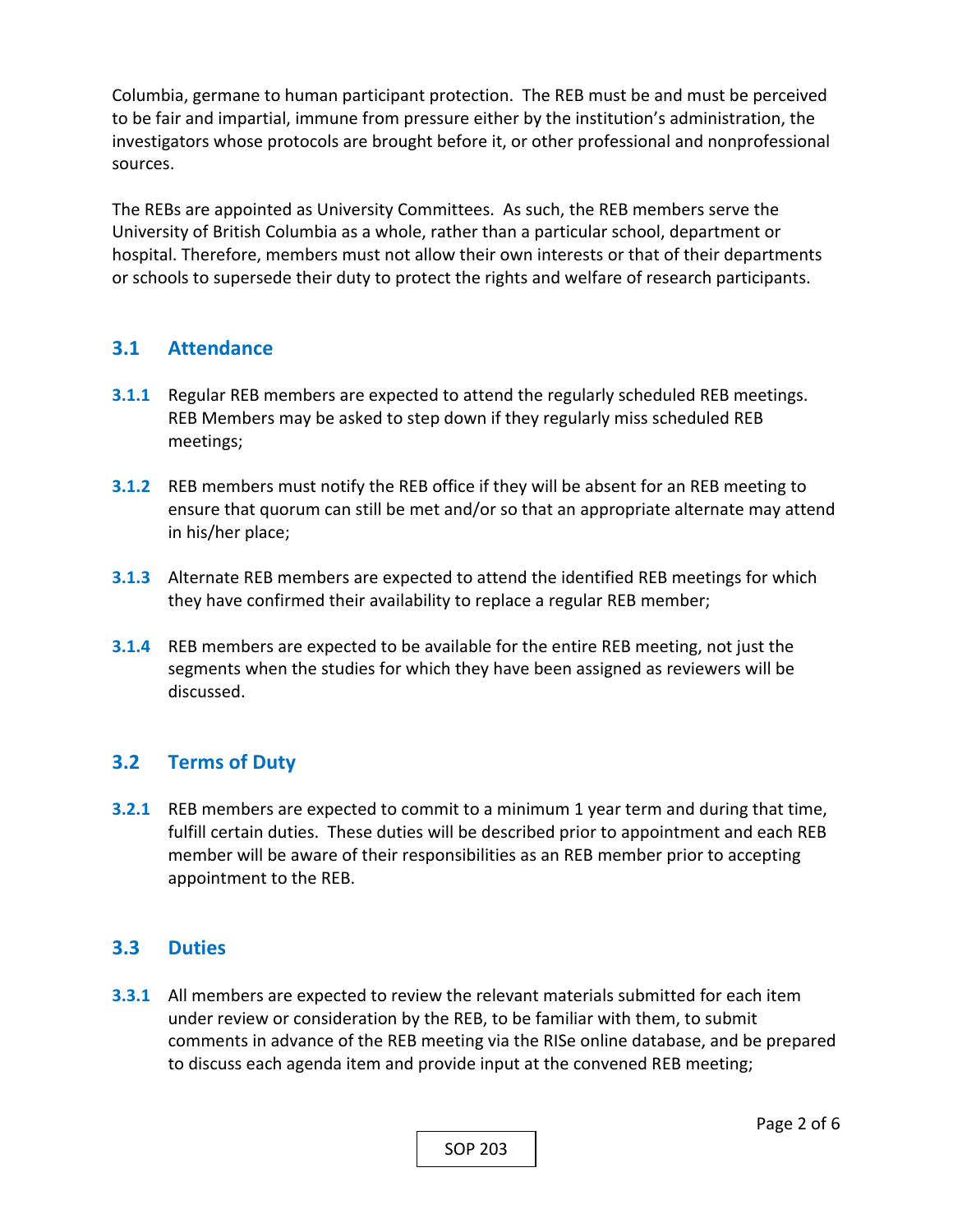- **3.3.2**  Each REB member is expected to fulfill specific duties based on the role as outlined below. More than one REB member may fulfill each role, though individuals who can fulfill more than one role should not act in a dual capacity during the discussion and review of an application while attending the convened REB meeting;
- **3.3.3 Scientific members:** Scientific members are expected to contribute to the evaluation of a study on its ethical, scientific, and statistical merits. These members should also be able to advise the Board if additional expertise in a scientific or non‐scientific area is required to assess if the protocol adequately protects the rights and welfare of participants;
- **3.3.4 Non‐scientific members:** Non‐scientific members are expected to provide input on areas germane to their knowledge, expertise and experience, professional and otherwise. For example, members who are lawyers should present the legal views of specific areas that may be discussed, such as exculpatory language or provincial requirements regarding consent. Non‐scientific members should advise the Board if additional expertise in a non‐scientific area is required to assess if the protocol adequately, protects the rights and welfare of participants, and to comment on the comprehension of the consent document;
- **3.3.5 Community member(s):** Community members are expected to provide input regarding their knowledge about the local community and be willing to discuss issues and research from that perspective<sup>1</sup>.

The role of community members on REBs during the ethics review process is unique and at arm's length from the institution. Their primary role is to reflect the perspective of the participant. This is particularly important when participants are vulnerable and/or risks to participants are high.

- **3.3.6 Member(s) knowledgeable in relevant law:** Members knowledgeable in relevant law are expected to alert the REB to legal issues and their implications, but not to provide formal legal opinions nor to serve as legal counsel to the REB;
- **3.3.7 Member(s) knowledgeable in ethics:** Members knowledgeable in ethics are expected to guide the REB in identifying and addressing ethics issues related to the research under review;
- **3.3.8 Ad hoc advisors:** Individuals with competence in special areas may be required to provide input on issues that require expertise beyond or in addition to that available on the REB. The ad hoc advisor may be required to submit a written report and to participate via teleconference or to attend the REB meeting to lend his/her expertise to the discussions;
- **3.3.9 REB Chair:** The role of the REB Chair is to provide overall leadership for the REB: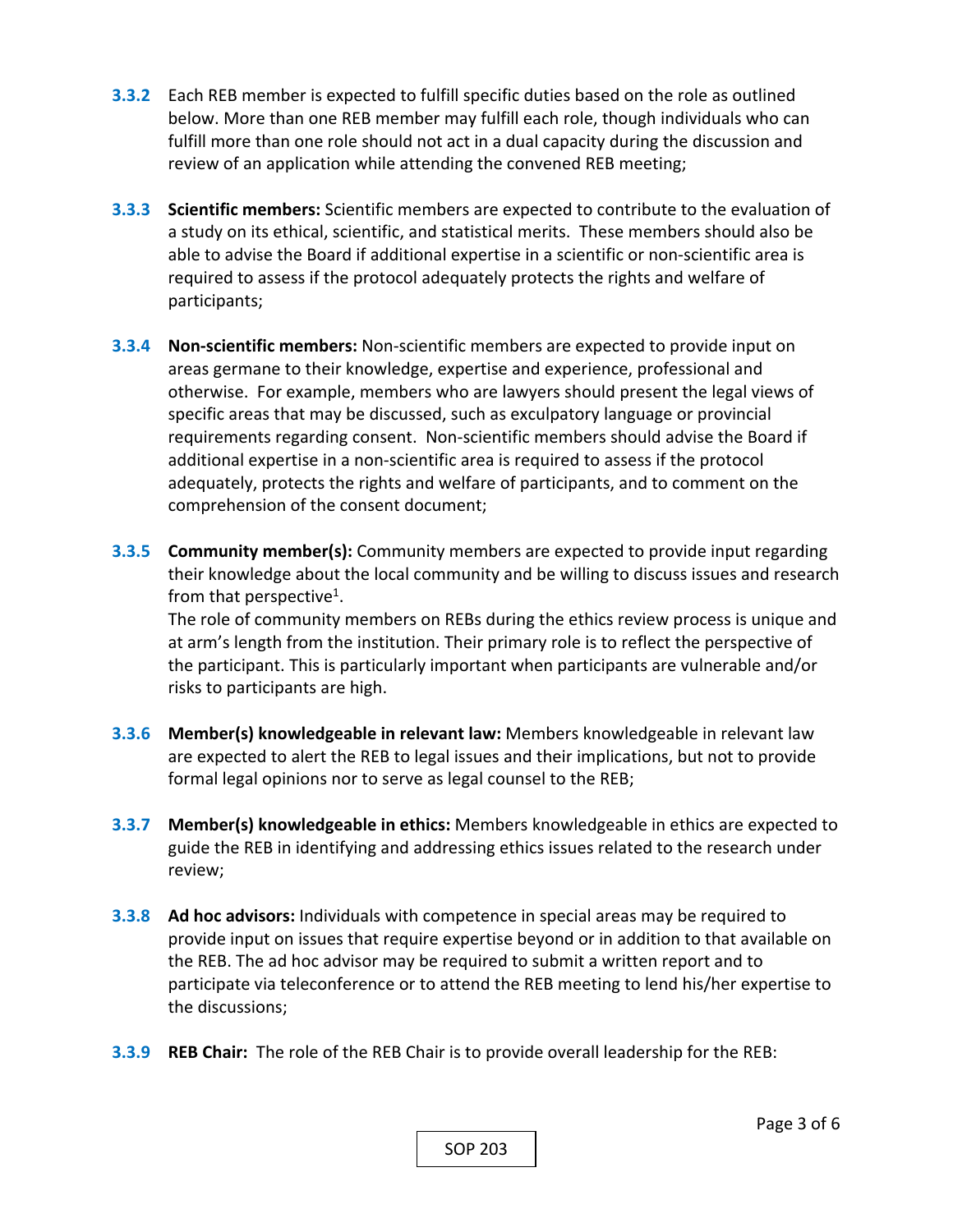- The REB Chair and the Director, Office of Research Ethics, may recommend to the Vice‐President, Research & Innovation the appointment of one or more Co‐ Chairs to assist or act on behalf of the chairperson in particular REB matters and at REB meetings, either as a general procedure, or on a case‐by‐case basis. The REB Chair also may delegate any of his/her responsibilities, as appropriate, to other qualified individual(s),
- Any responsibilities that are designated by the REB Chair must be documented,
- The REB Chair facilitates the review process, based on UBC and its affiliated hospital's institutional policies and procedures and the TCPS2<sup>2</sup>. The REB Chair should monitor the REB's decisions for consistency and ensure that these decisions are recorded accurately and communicated clearly to Researchers in writing in a timely fashion,
- The REB Chair or designee ensures that all REB members are free to participate in discussions during the REB meetings. The REB Chair or designee can ask an additional expert REB member to attend an REB meeting in order to draw his/her expertise in an area that may be relevant to the REB's review and deliberations of the research,
- The REB Chair, in consultation with REB Office Personnel, the Co‐Chair, or other voting members of the REB, determines level of risk and the appropriateness of an application for REB Review for delegated or full REB review. The REB Chair may delegate this function to another REB member, or to REB Office Personnel as appropriate;
- The REB Chair or designee performs or delegates authority to (an) REB member(s) to perform a delegated review,
- The REB Chair or designee signs off on all REB decisions with an electronic signature via the RISe online database,
- For REB approval of clinical trials approved by Health Canada, the REB approval letter is electronically signed by the REB Chair or designee via the RISe online database. The REB Certificate of Approval generated on RISe contains required elements for the REB attestation;
- The REB Chair is empowered to suspend the conduct of a research project or clinical trial deemed to place individuals at unacceptable risk pending discussion by the Full Board. The REB Chair is also empowered to suspend the conduct of a study if he/she determines that a Researcher is not following the REB's policies or procedures,
- The Director, Office of Research Ethics (ORE) will provide a collective report on the activities of the UBC‐affiliated REBs to the Vice‐President, Research & Innovation on an annual basis. The Manager of each individual REB will provide a summary of their respective REB's activities to the Director, ORE,
- The REB Chair, in conjunction with the Director, Office of Research Ethics, the Managers of the Research Ethics Boards, and such other institutional representatives as are appropriate, is responsible for ensuring that REB members are informed of all new legislation, regulations and guidelines which bear on REB review,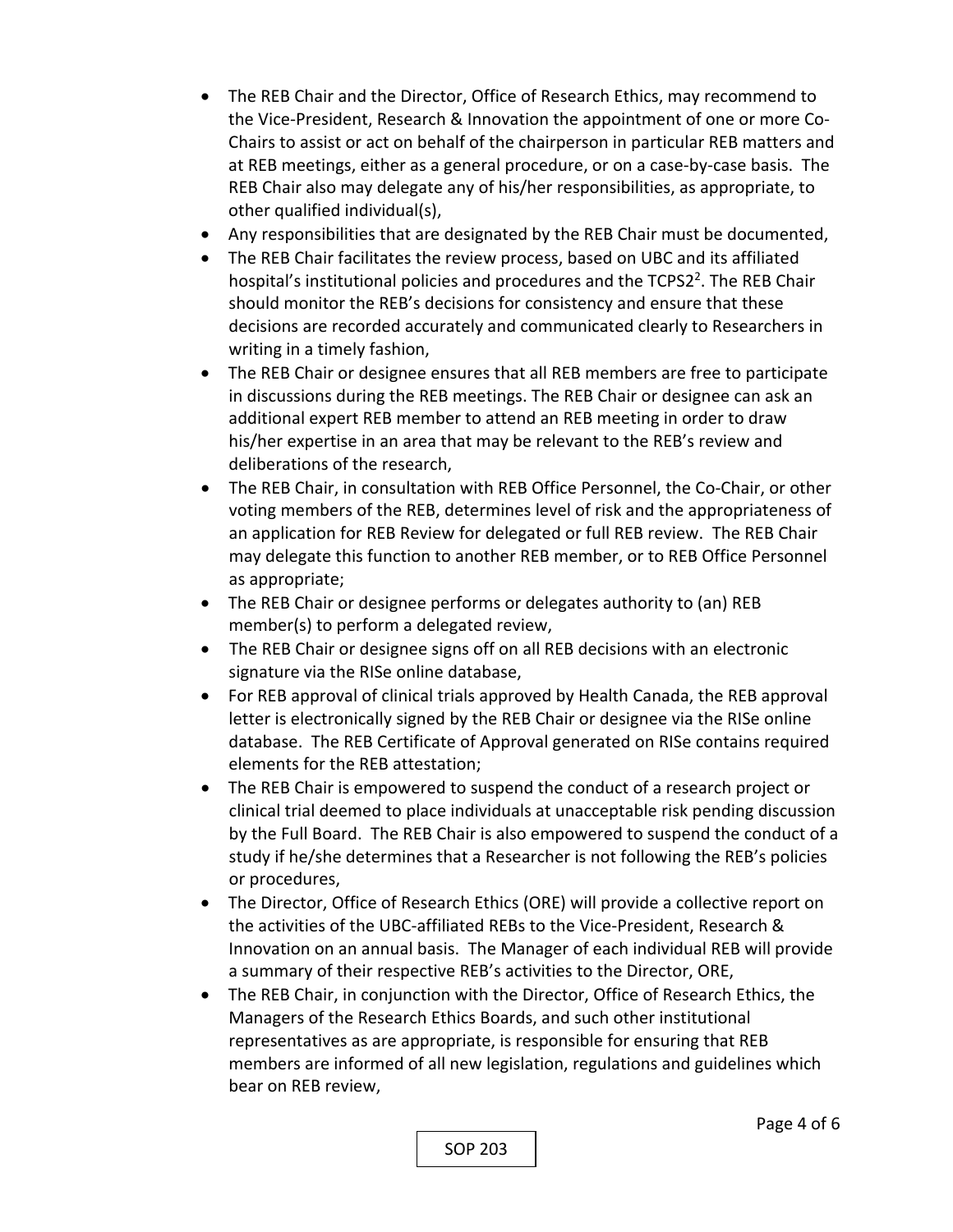- The REB chair, in conjunction with the REB Office Personnel, shall assess the educational and training needs of the REB members and Office Personnel, and will address any gaps identified,
- The REB Chair or designee reviews and approves REB policies and procedures at set intervals, to ensure the REB SOPs meet all current standards,
- $\bullet$  In addition to the above responsibilities (germane to the member's capacity), this person chairs meetings of the REB;
- **3.3.10 REB Co‐Chair:** The REB Co‐Chair or equivalent is responsible for performing the responsibilities of the REB Chair when the REB Chair is unable to do so:
	- The REB Co-Chair performs all responsibilities assigned by the REB Chair,
	- The REB Co-Chair assists with the overall operation of the REB.

### **3.4 Primary and Secondary Reviewers**

- **3.4.1 Primary and Secondary Reviewers:** In addition to the duties described in section 3.2.1, each regular (or alternate) member will be expected to act as a primary and/or secondary reviewer for assigned studies at convened meetings. The primary and secondary reviewers present their findings resulting from detailed review of all of the application materials and provide an assessment of the soundness and safety of the protocol and recommend specific actions to the Board. They may lead the discussion of the study by the convened REB. The primary and secondary reviewers are required to review the entire submission, be familiar with it, and be prepared to conduct an in‐ depth review of all materials;
- **3.4.2**  Primary and secondary reviewers are provided with a protocol review checklist for their reference when reviewing all new studies assigned to Full Board. Reviewers are to post their comments, discussion points and provisos via the RISe online database. The elements within the checklist will be discussed during the Full Board meeting and posted to the study with the relevant minutes on the RISe online database. The primary and secondary reviewers are expected to contact the REB Chair or Manager in advance of the convened meeting if further clarification of the investigator is required prior to review of the submission.

## **3.5 Training and Education**

**3.5.1**  REB members are expected to follow training and education procedures as outlined by each UBC‐affiliated REB office.

### **3.6 Conflict of Interest**